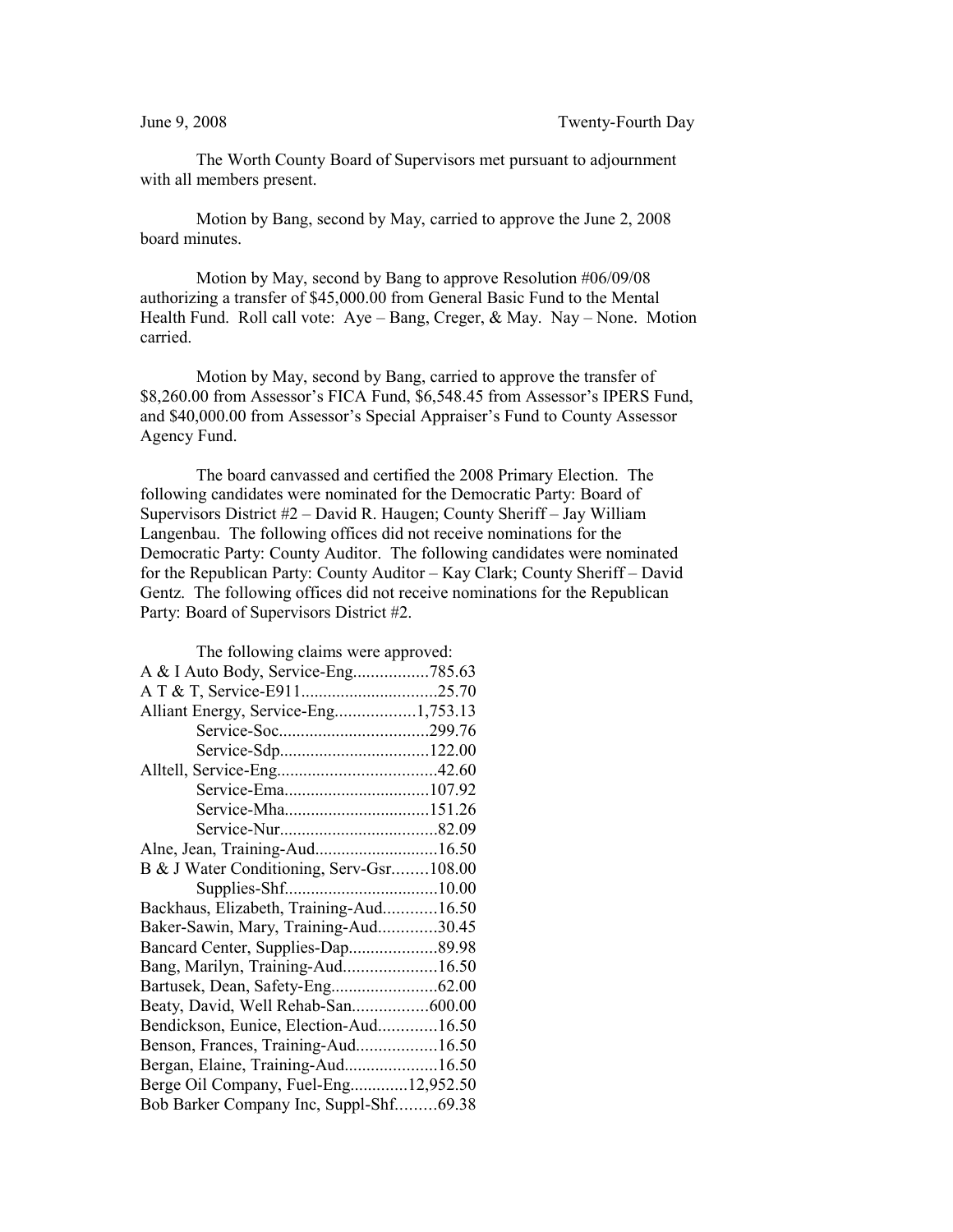| Brodersen, Rosemary, Training-Aud26.73     |  |
|--------------------------------------------|--|
| Brookview Animal Health, Serv-Shf567.55    |  |
| Brunsvold, Deanna, Training-Aud23.94       |  |
| Bublitz, Laurie J., Training-Aud30.45      |  |
|                                            |  |
| Business Forms & Systems, Suppl-Trs234.85  |  |
| Butler, Margie, Supplies-Shf26.47          |  |
| Carquest Auto Parts, Parts-Eng615.97       |  |
|                                            |  |
|                                            |  |
| Certified Laboratories, Supplies-Eng163.89 |  |
| Cinema West, Wjg Exp-Nur300.00             |  |
| City of Fertile, Rutf-Eng3,205.47          |  |
| City of Grafton, Rutf-Eng2,179.19          |  |
| City of Hanlontown, Rutf-Eng780.39         |  |
| City of Joice, Service-Eng36.05            |  |
|                                            |  |
| City of Kensett, Service-Eng41.50          |  |
|                                            |  |
|                                            |  |
| City of Manly, Service-Eng26.44            |  |
| Wjg Exp-Nur150.00                          |  |
| City of Northwood, Service-Eng34.00        |  |
|                                            |  |
|                                            |  |
|                                            |  |
| Community Care Inc, Service-Mha157.70      |  |
| Cooper, Dianne, Training-Aud23.48          |  |
| Dave Syverson Ford Truck, Parts-Eng161.97  |  |
| Deano's Road Dust Control, Serv-Eng810.00  |  |
| Dokken, Donna, Training-Aud25.34           |  |
| Earthlink Inc, Service-Shf23.95            |  |
| Ehrich, Cherrice, Mileage-Mha56.27         |  |
| Electronic Engineering, Service-Ema15.00   |  |
|                                            |  |
| Electronic Specialties, Service-Eng110.00  |  |
|                                            |  |
| Erdmann, June, Training-Aud16.50           |  |
| Fallgatter's Market, Supplies-Nur33.28     |  |
|                                            |  |
|                                            |  |
|                                            |  |
|                                            |  |
| Foss, Genie, Training-Aud16.50             |  |
| Gallion, Arlene, Training-Aud29.52         |  |
| Gallion, Edward, Training-Aud16.50         |  |
| Galls Incorporated, Supplies-Shf77.97      |  |
| Gayther, Kathie, Training-Aud35.10         |  |
| Greve Law Office, Rent-Att300.00           |  |
| Groveline, Service-Gsr453.78               |  |
| Grp & Associates, Service-Nur29.00         |  |
| Hackbart, Philip E., Meeting-Vaf61.16      |  |
|                                            |  |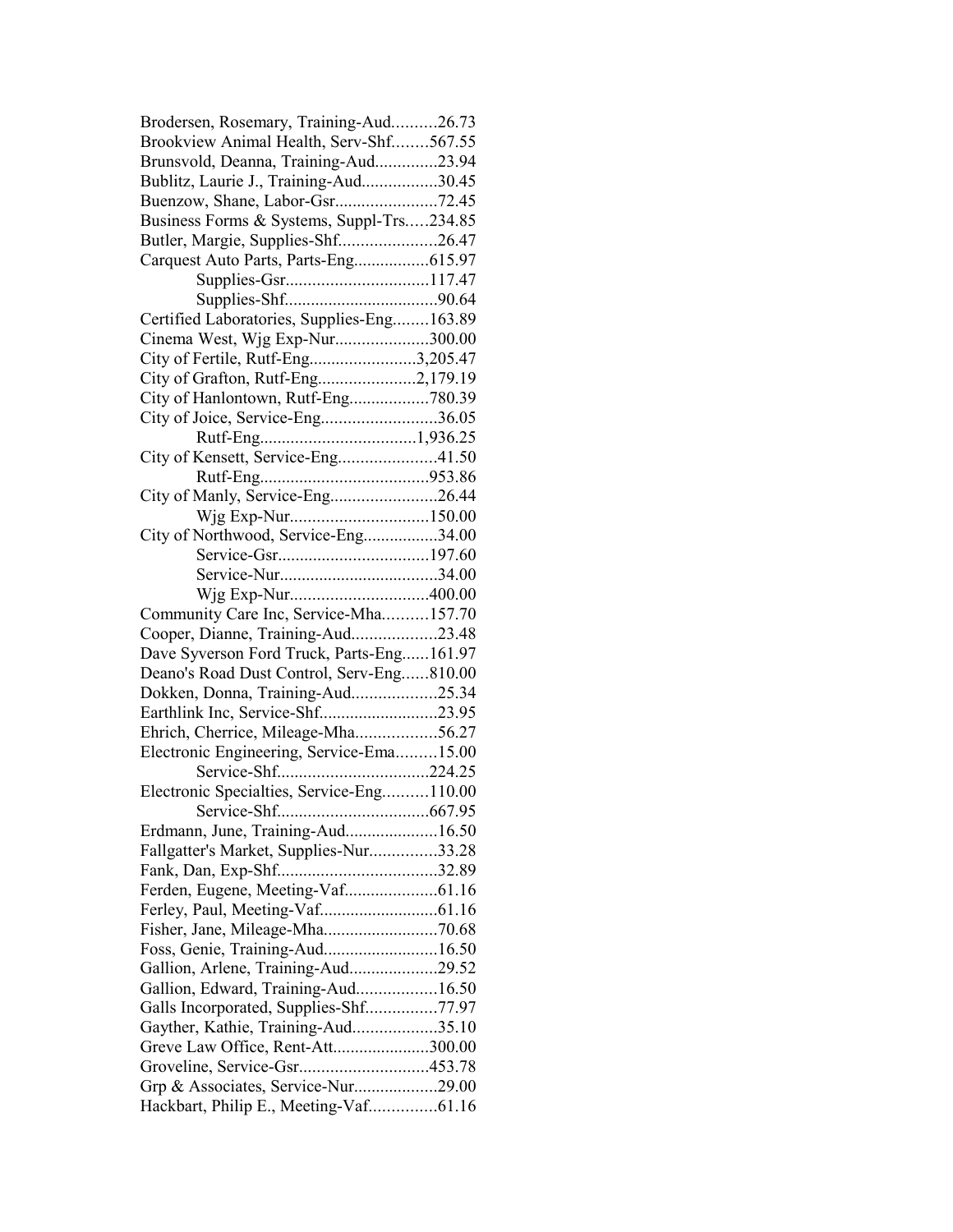| Hampton-Dumont Comm Sch, Esc-Nur993.30      |  |
|---------------------------------------------|--|
| Hanson Tire Service Inc, Tires-Eng1,389.99  |  |
| Hanson, Gary, Parts-Eng2,400.00             |  |
| Hanson, Jake, Mileage-Trs172.51             |  |
| Hartman, Renee, Training-Aud16.50           |  |
| Heartland Power Coop, Service-Eng26.00      |  |
| Hendrikson, Debra, Training-Aud16.50        |  |
| Hendrikson, Joy, Exp-Wec216.95              |  |
| Holstad, Helen, Training-Aud25.80           |  |
| Huber Supply Co, Supplies-Eng74.77          |  |
| Huebner, Elaine, Training-Aud16.50          |  |
| Interstate Motor Trucks, Parts-Eng681.21    |  |
| Iowa Co Recorder's Assn, Equip-Rec2,000.00  |  |
|                                             |  |
| Iowa Dept of Transportation, Serv-Eng73.90  |  |
| Iowa Prison Industries, Signs-Eng837.48     |  |
|                                             |  |
| J & J Medical, Equip-Shf18,174.00           |  |
| Jennings, Marian, Training-Aud42.08         |  |
| Jensen, Bobbie, Mileage-Mha71.34            |  |
|                                             |  |
| Johnson, Donald, Labor-Sdp633.50            |  |
|                                             |  |
| Koenigs Construction, Bldg-Cap69,350.00     |  |
| Lake Mills Comm Sch, Escrow-Nur8.20         |  |
|                                             |  |
|                                             |  |
| Service-Cap4,039.99                         |  |
| Lea Mobile Glass Inc, Repairs-Eng47.20      |  |
| Levorson, Judy, Training-Aud25.80           |  |
| Levorson, Ruth, Training-Aud16.50           |  |
| Mahar, Bonnie, Training-Aud28.03            |  |
| Mail Services Llc, Service-Trs269.86        |  |
| Mary Rohlfsen, Training-Aud30.45            |  |
| Mason City Fire and Resc, Serv-Mex300.00    |  |
| Mathahs, Dolores, Training-Aud26.73         |  |
| May, Dennis, Mileage-Sup107.88              |  |
|                                             |  |
|                                             |  |
| Medlang, Linda, Training-Aud23.94           |  |
| Meridian It Solutions In, Equip-Nur1,427.00 |  |
| Michaelis, Carol, Training-Aud16.50         |  |
| Mireles, Sandra, Mileage-Mha449.66          |  |
| Moen, Dorothy, Training-Aud16.50            |  |
| Momberg, Mike, Well Rehab-San600.00         |  |
| Moretz, Joleene, Training-Aud16.50          |  |
| Mueller, Dean A, Well Rehab-San600.00       |  |
|                                             |  |
| Nelson, Lacey, Refund-Shf300.00             |  |
| Next Generation Technolo, Serv-Mha585.00    |  |
| Service-Mha390.00                           |  |
| Niebur, Ellen, Mileage-Mha175.77            |  |
|                                             |  |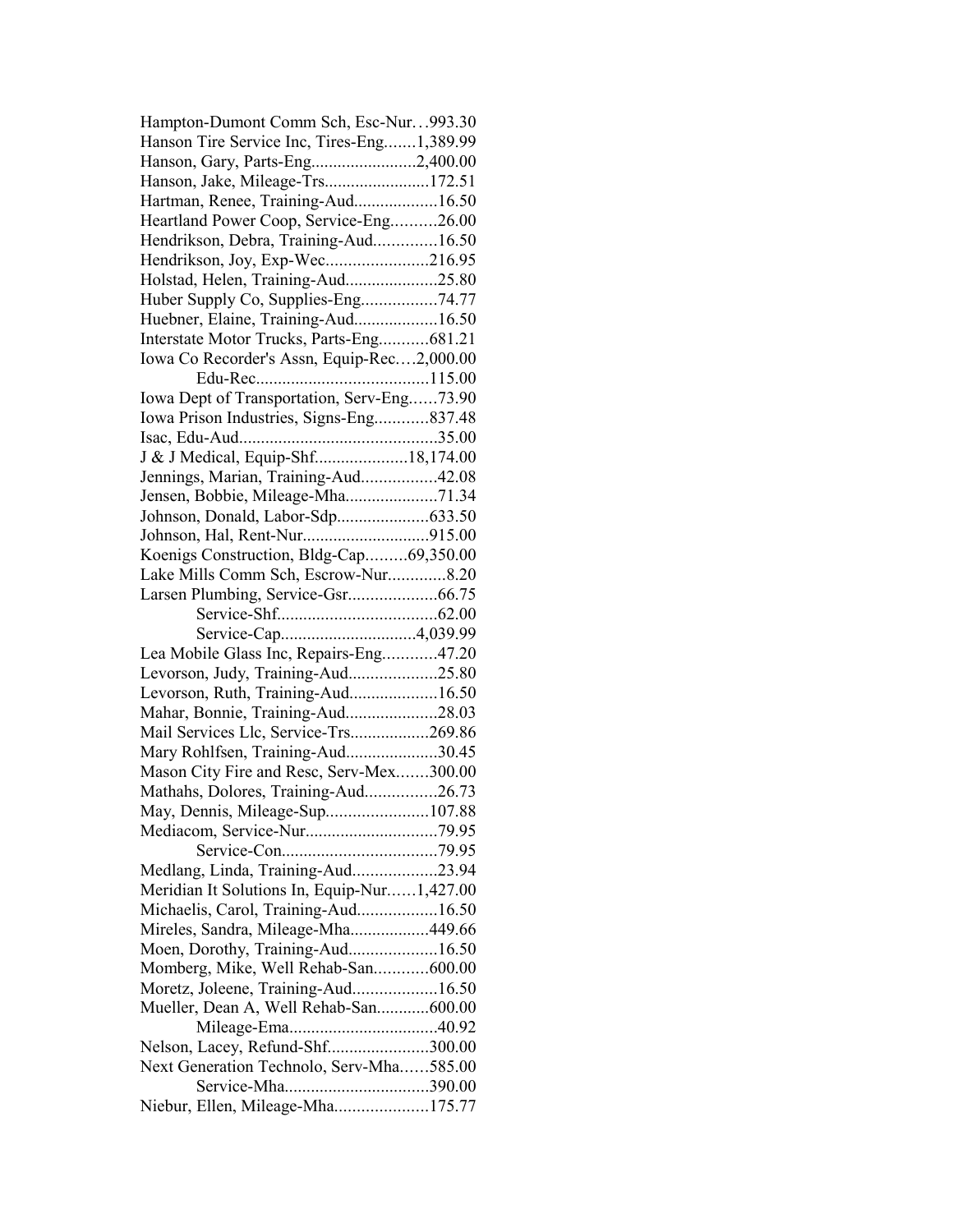| Nimco Inc, Supplies-Nur150.89              |  |
|--------------------------------------------|--|
| North Iowa Golf, Wjg Exp-Nur138.00         |  |
| Northwood Anchor, Subscription-Eng36.00    |  |
| Northwood Electric Inc, Supplies-Gsr27.37  |  |
| Northwood Motor Co, Repairs-Eng665.69      |  |
|                                            |  |
|                                            |  |
| Vehicle-Nur13,000.00                       |  |
| Northwood Sanitation, Service-Gsr165.00    |  |
|                                            |  |
|                                            |  |
| Odden, Marjorie, Training-Aud16.50         |  |
| Olson, Korrine, Training-Aud22.08          |  |
|                                            |  |
| Olsons Trading Post Inc, Supplies-Eng40.07 |  |
|                                            |  |
|                                            |  |
| Printing Services Inc, Supplies1,599.31    |  |
|                                            |  |
|                                            |  |
| Pronto Market, Supplies-Eng37.50           |  |
| Quill Corporation, Supplies-Nur88.58       |  |
|                                            |  |
| Redinger, Shanan, Training-Aud16.50        |  |
| Republic Companies, Signs-Eng369.14        |  |
| Rhodes, Ruth, Training-Aud16.50            |  |
| Rognes, Susan, Training-Aud35.10           |  |
| Rohne, Joel, Mileage-Aud55.34              |  |
| Severson, Marilyn, Training-Aud16.50       |  |
| Shahan, Mike, Well Rehab-San600.00         |  |
| Smiths Organ and Sound, Equip-Nur5,700.00  |  |
| Streich, Norma, Training-Aud16.50          |  |
| Stumo, Mary, Training-Aud23.01             |  |
| Tenold Olson Hagen Inc, Bonds-Ins1,475.00  |  |
| Tenold, Judy, Training-Aud35.10            |  |
| The Sidwell Company, Service-Dap3,732.14   |  |
|                                            |  |
| Thompson, Beulah, Training-Aud30.45        |  |
| Thompson, Virginia, Election-Aud16.50      |  |
| Trainer, Sandra, Training-Aud23.94         |  |
| U S Postal Service, Postage-Rec210.00      |  |
|                                            |  |
|                                            |  |
| Venechuk, Clarice, Training-Aud16.50       |  |
| Waste Management, Service-Sdp4,436.10      |  |
| Williams & Associates, Service-Mha240.00   |  |
| Winnebago Co Auditor, Reimb-Mha7,018.32    |  |
| Winnebago Coop Telephone, Serv-Eng99.81    |  |
| Service-E9111,386.31                       |  |
| Worth County Fair, Buttons-Nur60.00        |  |
|                                            |  |
| Worth County P H, Supplies-Sdp15.08        |  |
|                                            |  |